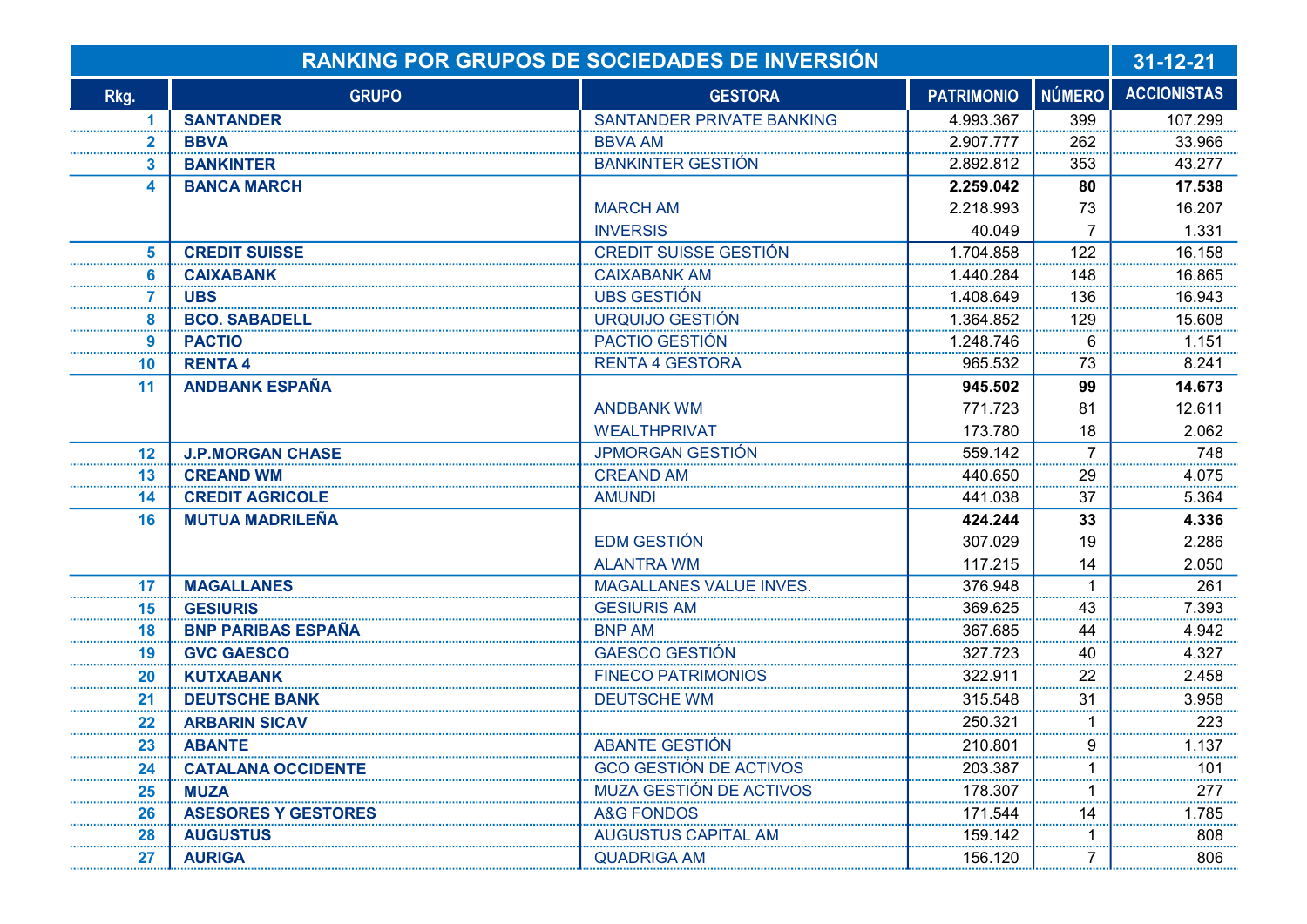|      | <b>RANKING POR GRUPOS DE SOCIEDADES DE INVERSIÓN</b> |                                |                   |                      |                    |
|------|------------------------------------------------------|--------------------------------|-------------------|----------------------|--------------------|
| Rkg. | <b>GRUPO</b>                                         | <b>GESTORA</b>                 | <b>PATRIMONIO</b> | <b>NÚMERO</b>        | <b>ACCIONISTAS</b> |
| 29   | <b>LOMBARD ODIER</b>                                 | <b>LOMBARD ODIER</b>           | 141.530           | 14                   | 2.777              |
| 30   | <b>JULIUS BAER</b>                                   | <b>JULIUS BAER</b>             | 140.123           | 16                   | 2.158              |
| 31   | <b>WELZIA</b>                                        | <b>WELZIA</b>                  | 136.875           | 17                   | 2.337              |
| 32   | <b>360 CORA</b>                                      | <b>360 CORA</b>                | 133.195           | 6                    | 1.067              |
| 33   | <b>UNICAJA</b>                                       | <b>UNIGEST</b>                 | 125.951           | 4                    | 715                |
| 34   | <b>INVERSIONES NAIRA SICAV</b>                       |                                | 119.822           | $\blacktriangleleft$ | 186                |
| 35   | <b>SINGULAR</b>                                      | <b>SINGULAR AM</b>             | 112.190           | 13                   | 1.876              |
| 36   | <b>CAJA RURAL</b>                                    | <b>GESCOOPERATIVO</b>          | 102.694           | 10                   | 1.310              |
| 37   | <b>SOLVENTIS</b>                                     | <b>SOLVENTIS SGIIC</b>         | 96.657            | 8                    | 1.630              |
| 38   | <b>ALTEGUI GESTIÓN</b>                               | <b>DUX INVERSORES</b>          | 94.074            | $\overline{7}$       | 917                |
| 39   | <b>TREA AM</b>                                       | <b>TREA AM</b>                 | 90.971            | 28                   | 6.013              |
| 40   | <b>IBERCAJA</b>                                      | <b>IBERCAJA</b>                | 72.204            | 11                   | 1.401              |
| 41   | <b>TALENTA</b>                                       | <b>TALENTA GESTION</b>         | 68.910            | 11                   | 1.563              |
| 42   | <b>MAPFRE</b>                                        | <b>MAPFRE AM</b>               | 58.802            | 1                    | 112                |
| 43   | <b>TRESSIS</b>                                       | <b>TRESSIS GESTIÓN</b>         | 48.306            | $\overline{7}$<br>   | 745                |
| 44   | <b>RENTA INSULAR CANARIA SICAV</b>                   |                                | 47.841            | $\mathbf{1}$         | 180                |
| 46   | <b>INTERVALOR SICAV</b>                              |                                | 33.820            | 1                    | 114                |
| 47   | <b>AZVALOR</b>                                       | <b>AZVALOR AM</b>              | 32.833            | 1                    | 225                |
| 45   | <b>ATL CAPITAL</b>                                   | ATL 12 CAPITAL GESTIÓN         | 30.903            | 3                    | 324                |
| 48   | <b>GESTEFIN</b>                                      | <b>MDEF GESTEFIN</b>           | 25.097            | 2                    | 206                |
| 49   | <b>FIN-BROK, SGC</b>                                 |                                | 22.567            | $\mathbf 1$          | 145                |
| 51   | <b>VARIANZA GESTIÓN</b>                              | <b>VARIANZA GESTIÓN</b>        | 17.824            | 3                    | 334                |
| 50   | <b>GINVEST</b>                                       | <b>GINVEST AM</b>              | 16.861            | 2                    | 226                |
| 52   | <b>MEDIOLANUM</b>                                    | MEDIOLANUM GESTIÓN             | 15.533            | 2                    | 350                |
| 53   | <b>ORFEO CAPITAL</b>                                 | <b>ORFEO CAPITAL</b>           | 10.680            | $\mathbf{1}$         | 97                 |
| 54   | <b>COBAS</b>                                         | <b>COBAS AM</b>                | 10.539            | $\mathbf 1$          | 206                |
| 55   | <b>OLEA GESTION DE ACTIVOS</b>                       | <b>OLEA GESTION DE ACTIVOS</b> | 9.728             | $\mathbf 1$          | 132                |
| 56   | <b>INTERMONEY</b>                                    | <b>INTERMONEY GESTIÓN</b>      | 9.693             | $\overline{2}$       | 210                |
| 57   | <b>GESINTER</b>                                      | <b>GESINTER</b>                | 6.759             | 1                    | 130                |
| 59   | <b>GESCONSULT</b>                                    | <b>GESCONSULT</b>              | 2.906             | 1                    | 292                |
| 58   | <b>IMANTIA CAPITAL</b>                               | <b>IMANTIA CAPITAL</b>         | 2.717             | $\mathbf 1$          | 113                |
| 60   | <b>CRONISTA CARRERES DE INVERSIONES, SICAV</b>       |                                | 2.098             | $\mathbf 1$          | 100                |
|      | TO TAL (en miles de euros)                           |                                | 29.247.259        | 2.307                | 362.909            |

Muestra aproximada del 99% del patrimonio